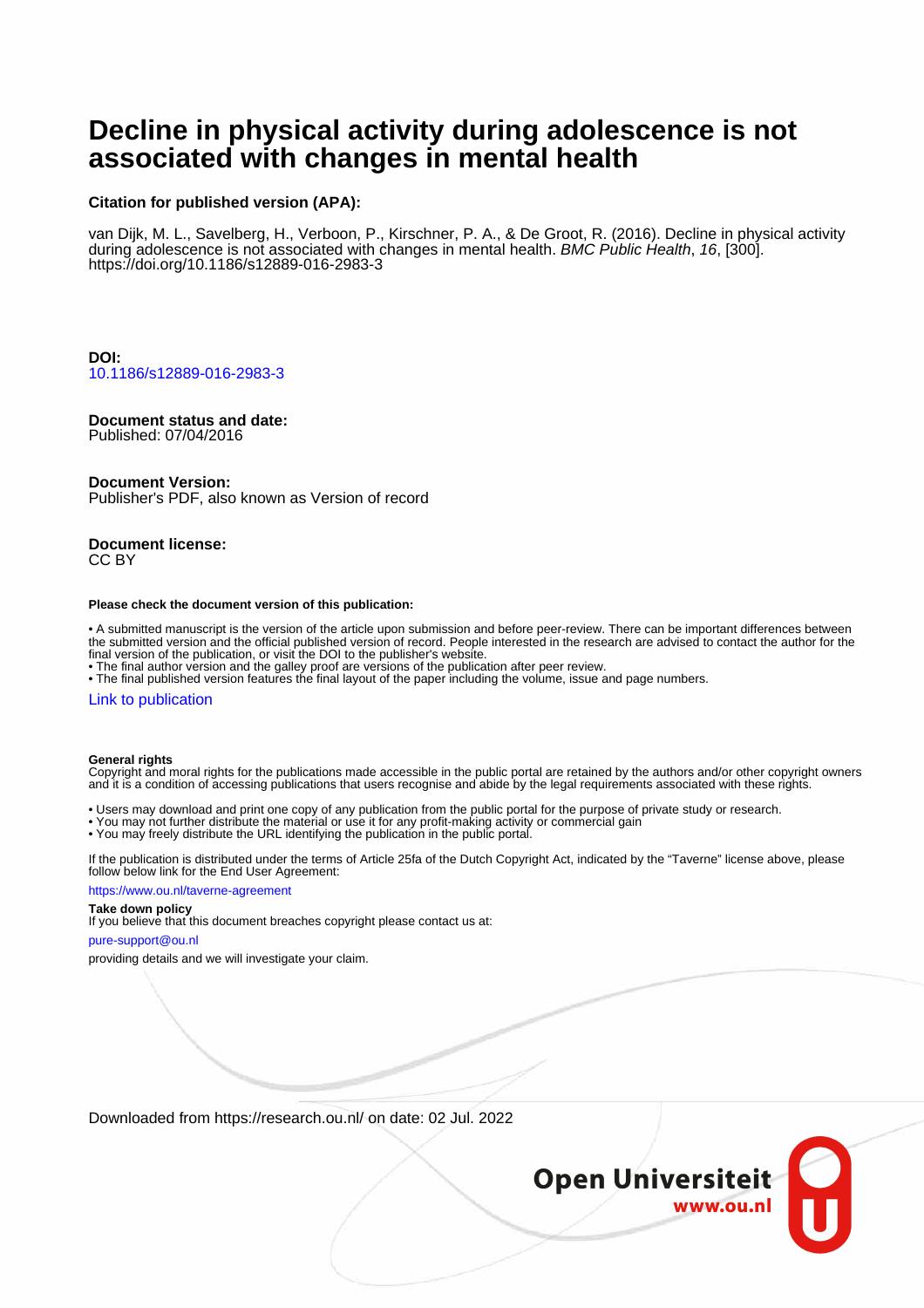## **RESEARCH ARTICLE External Structure Community Community Community Community Community Community Community Community**



# Decline in physical activity during adolescence is not associated with changes in mental health

Martin L. Van Dijk<sup>1,2\*</sup>, Hans H. C. M. Savelberg<sup>3</sup>, Peter Verboon<sup>4</sup>, Paul A. Kirschner<sup>1</sup> and Renate H. M. De Groot<sup>1,5</sup>

## Abstract

**Background:** The majority of studies investigating associations between physical activity and mental health in adolescents have been cross-sectional in design. Potential associations between physical activity and mental health may be better examined longitudinally as physical activity levels tend to decrease in adolescence. Few studies have investigated these associations longitudinally in adolescents and none by measuring physical activity objectively.

Methods: A total of 158 Dutch adolescents (mean age 13.6 years, 38.6 % boys, grades 7 and 9 at baseline) participated in this longitudinal study. Physical activity, depressive symptoms and self-esteem were measured at baseline and at the 1-year follow-up. Physical activity was objectively measured with an ActivPAL3™ accelerometer during one full week. Depressive symptoms were measured with the Center for Epidemiologic Studies Depression Scale (CES-D) and self-esteem was assessed with the Rosenberg Self-Esteem Scale (RSE). Results were analysed using structural equation modelling.

**Results:** Physical activity levels decreased 15.3 % over a 1-year period ( $p < .001$ ), with significantly ( $p = .001$ ) greater decreases during grade 7 (-20.7 %) than during grade 9 (-5.0 %). Overall, depressive symptoms decreased (-12.1 %,  $p < .001$ ) over a 1-year period, while self-esteem did not change significantly (+2.9 %,  $p = .066$ ). Higher levels of depressive symptoms at baseline predicted a greater decline in depressive symptoms ( $\beta = -51$ ,  $p < .001$ ) and higher levels of self-esteem at baseline predicted a smaller increase in self-esteem ( $\beta$  = -.48,  $p$  < .001). The decline in physical activity did not appear to predict any change in depressive symptoms and self-esteem.

Conclusion: The decline in physical activity over a 1-year period during adolescence is not associated with a change in mental health. Further studies in adolescents aiming to investigate whether a change in physical activity is associated with a change in mental health should control for baseline levels of mental health and academic year differences.

Keywords: The GOALS study, Exercise, Accelerometry, Depressive symptoms, Self-esteem, Youth

## Background

According to a recent review, 20 % of adolescents have mental health problems [\[1](#page-8-0)]. Left untreated, these adolescents have an increased risk of isolation, school absenteeism, academic underachievement, substance abuse, and suicide [\[2](#page-8-0)–[4\]](#page-8-0). Physical activity has been shown to have beneficial effects on mental health in adolescents [[5\]](#page-8-0), particularly on depression (i.e. fewer depressive

<sup>2</sup> Fontys Sporthogeschool, School of Sport Studies, Fontys University of Applied Sciences, Eindhoven, The Netherlands

symptoms) and self-esteem [\[6](#page-8-0)]. Physical activity may alleviate depressive symptoms due to an increased release of β-endorphins, which are related to a positive mood and an overall enhanced sense of well-being [\[7](#page-8-0)]. Also, physical activity may directly increase self-esteem [\[8](#page-8-0)], or it may indirectly increase it by creating the perception of physical competence and an improved level of fitness [\[9](#page-8-0), [10\]](#page-8-0). A number of studies on the relationship between physical activity and mental health in adolescents have reported positive associations (see reviews [\[11](#page-9-0)–[13](#page-9-0)]); however, the research designs of these studies are often weak [[6](#page-8-0)]. Most of the studies use cross-sectional designs [\[14](#page-9-0)];



© 2016 Van Dijk et al. **Open Access** This article is distributed under the terms of the Creative Commons Attribution 4.0 International License [\(http://creativecommons.org/licenses/by/4.0/](http://creativecommons.org/licenses/by/4.0/)), which permits unrestricted use, distribution, and reproduction in any medium, provided you give appropriate credit to the original author(s) and the source, provide a link to the Creative Commons license, and indicate if changes were made. The Creative Commons Public Domain Dedication waiver [\(http://creativecommons.org/publicdomain/zero/1.0/](http://creativecommons.org/publicdomain/zero/1.0/)) applies to the data made available in this article, unless otherwise stated.

<sup>\*</sup> Correspondence: [Martin.vanDijk@fontys.nl](mailto:Martin.vanDijk@fontys.nl) <sup>1</sup>

<sup>&</sup>lt;sup>1</sup>Welten Institute, Faculty of Psychology and Educational Sciences, Open University of the Netherlands, Heerlen, Netherlands

Full list of author information is available at the end of the article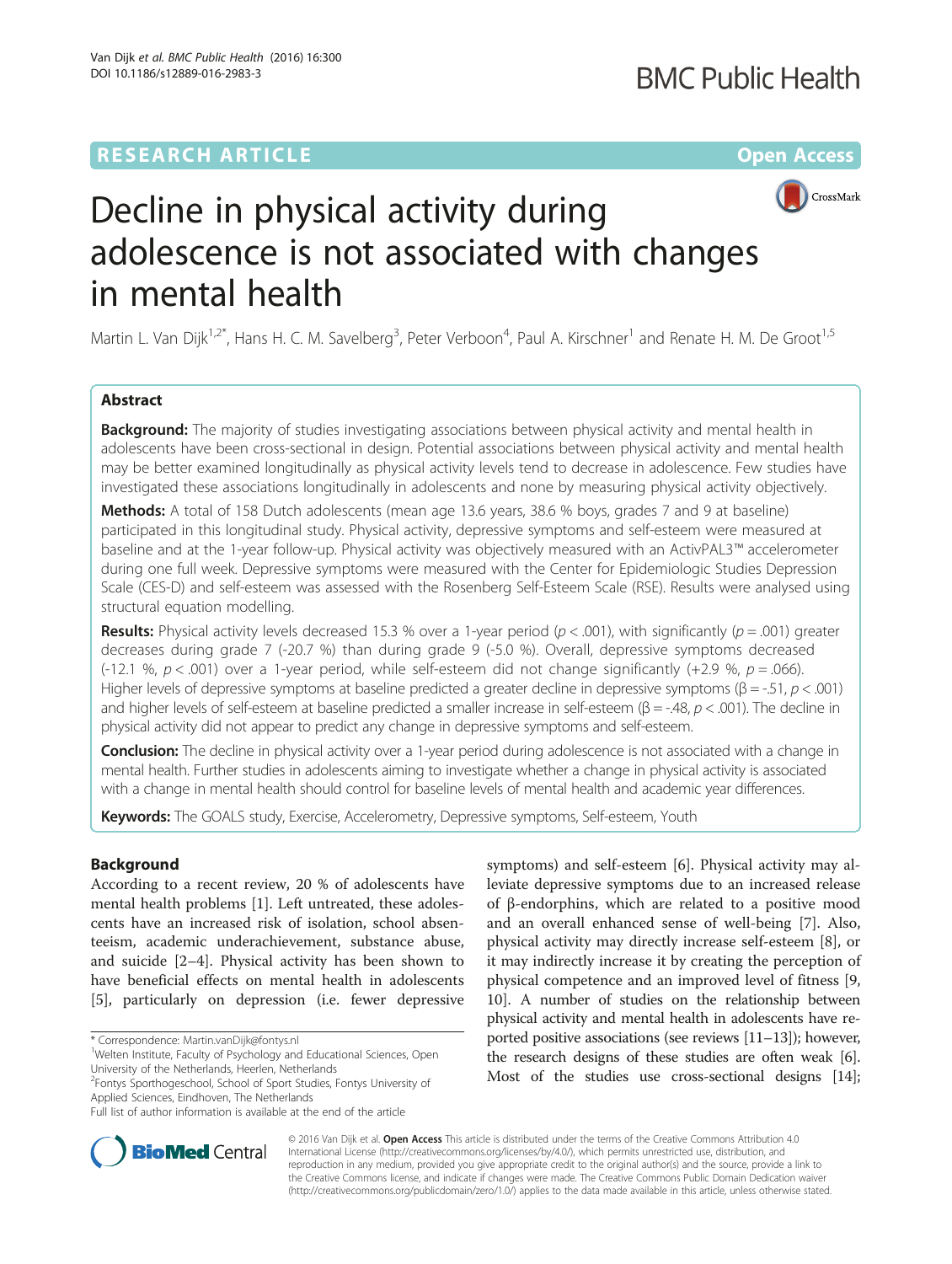however, physical activity levels tend to decrease during the adolescent period [\[15](#page-9-0), [16](#page-9-0)], and longitudinal studies are therefore needed to understand the association between the decline in physical activity during adolescence and the change in mental health status. One limitation of the longitudinal studies investigating associations between changes in physical activity and changes in mental health in adolescents is that physical activity was measured subjectively through the use of questionnaires. This self-report method has several limitations [\[17](#page-9-0)], such as overestimating time spent in physical activities, social desirability [[18\]](#page-9-0) and recall bias [[19\]](#page-9-0). Furthermore, selfreported physical activity may result in selective bias (i.e. non-systematic bias). For example, research showed that males, and those specifically with lower body mass index, are more likely to overestimate their physical activity levels [[20\]](#page-9-0). In addition, there is some evidence for differential expression of social desirability by ethnicity [\[21\]](#page-9-0) which may impact research findings. Therefore, it is important to use an objective instrument when investigating associations between changes in physical activity and changes in mental health.

Only three studies have investigated the association between changes in physical activity and changes in depressive symptoms in adolescents. Motl, Birnbaum, Kubik and Dishman [\[22](#page-9-0)] revealed that an increase in physical activity between the beginning of grade 7 and the end of grade 8 was inversely related to a change in depressive symptoms (i.e. fewer depressive symptoms). Also, Neissaar and Raudsepp [[23](#page-9-0)] found in adolescent girls 11–12 years old that a decrease in physical activity across 2 years was inversely associated with a change in depressive symptoms (i.e. more depressive symptoms). In contrast, Rothon et al. [[14\]](#page-9-0) found no significant association between a change in physical activity and a change in depressive symptoms in adolescents progressing from grade 7 to grade 9. Also, three studies of adolescents reported associations between baseline levels of physical activity and changes in depressive symptoms between baseline and follow-up. Wiles et al. [\[24\]](#page-9-0) reported that adolescents 11–14 years old who participated in at least 1-h of sports activity (e.g. football, tennis, swimming) on a daily basis had fewer emotional problems 1-year later. In addition, Stavrakakis, de Jonge, Ormel, and Oldehinkel [[25](#page-9-0)] reported that high baseline levels of physical activity in adolescents 11–14 years old predict a decrease in depressive symptoms, such as depressed mood, low selfworth and loss of pleasure, 2 years later. In contrast, Clark et al. [\[26\]](#page-9-0) found that physical activity levels at baseline were not significantly associated with depressive symptoms 2 years later in adolescents 11–14 years old.

Only one study of adolescents investigated the association between change in physical activity and change in self-esteem. Lindwall et al. [\[27](#page-9-0)] found no significant association in 14- and 15-year-old girls between change in physical activity and change in self-esteem over a 3-year follow-up period. Other studies in the field of physical activity and self-esteem in adolescents were experimental or cross-sectional in design. Boyd and Hrycaiko [\[28\]](#page-9-0) examined the effect of a 6-week physical activity intervention on self-esteem in 9 to 16 years old adolescent girls. The results indicated that 9-and-10-year-old girls in grades 4 and 5 with low self-esteem benefitted from the intervention while no benefit was observed in the older girls. In addition, Tremblay, Inman, and Willms [[29](#page-9-0)] found that regular participation in physical activities (e.g. sports, active commuting, stretching exercises and strength exercises) was positively associated with self-esteem in adolescents in grade 6. Finally, Schmalz, Deane, Birch, and Krahnstoever Davison [\[30\]](#page-9-0) found, in 9- and 11-year-old girls, that higher levels of physical activity at baseline predicted higher levels of self-esteem 2 years later.

The main goal of the current study of adolescents in grades 7 and 9 was to investigate over 1 year the associations between changes in objectively measured physical activity and changes in depressive symptoms and selfesteem. It was hypothesized that a change in physical activity is positively associated with a change in mental health (i.e. fewer depressive symptoms and higher levels of self-esteem) because the majority of such studies on adolescents reported positive associations between physical activity and mental health [[6,](#page-8-0) [11](#page-9-0)–[13\]](#page-9-0).

## Methods

## Study design and participants

The GOALS (Grootschalig Onderzoek naar Activiteiten van Limburgse Scholieren [Large-scale Research of Activities in Dutch Students]) Study was originally designed to investigate the associations between physical activity and cognitive performance and academic achievement. This study was conducted at a secondary school in the Netherlands. All students ( $n = 526$ ) in grades 7 and 9 of senior general secondary education (SGSE) or university preparatory education (UPE) were invited to participate in GOALS and 440 students (83.7 %) of them participated. Participants with both complete baseline and follow-up data ( $n = 158$ ) were included in the current study.

## Procedures

The Ethical Committee of the Open University of the Netherlands approved the research protocol (reference number: U2013/07405/HVM). Before starting data collection, information about the study including goals and procedures was distributed to students of the selected classes. Also, parents and/or guardians were invited to a presentation about the study. Parents and/or guardians were allowed to sign an objection form if they did not agree with the participation of their children, and the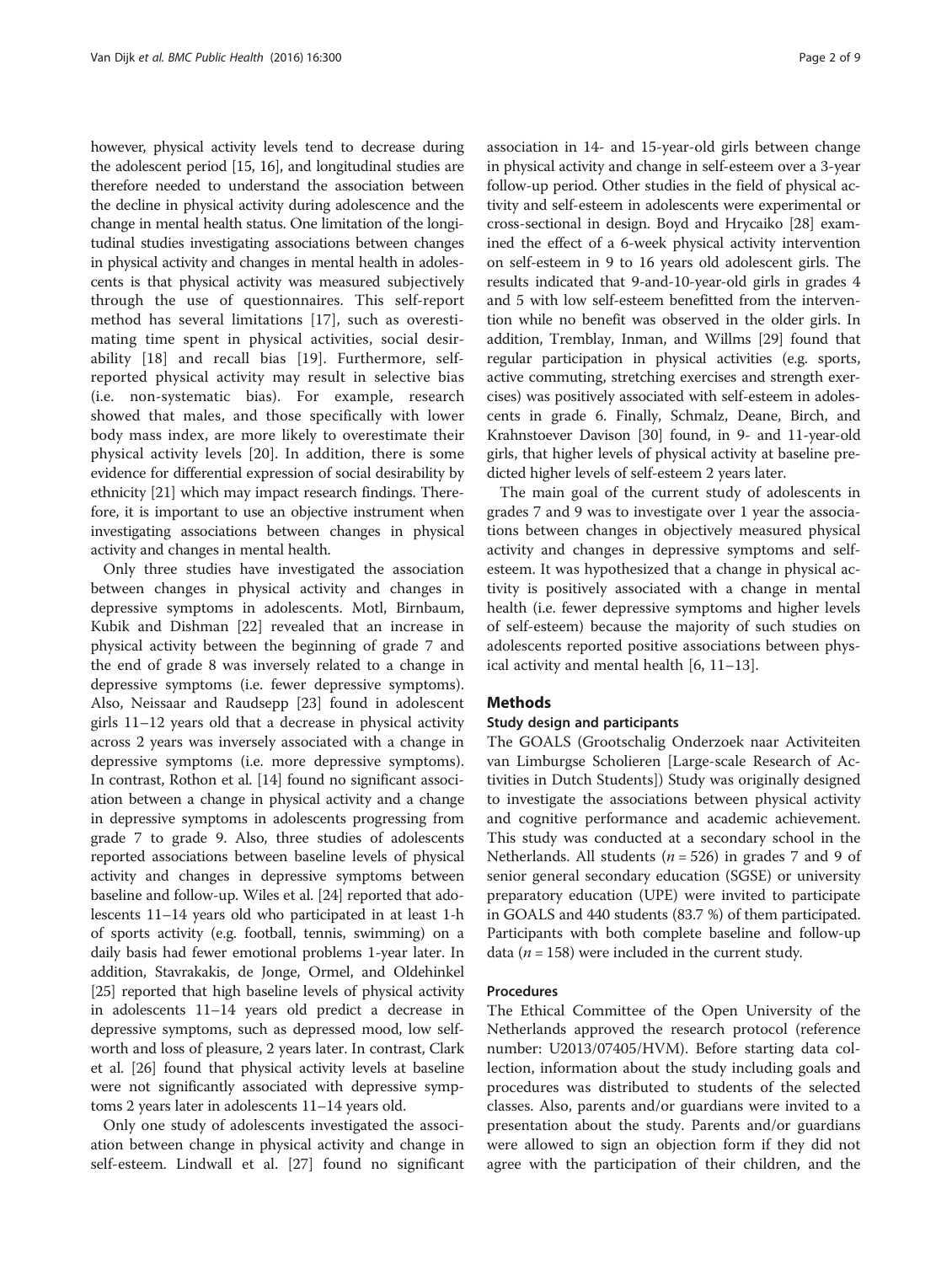students themselves were given the same options. No written consent was obtained as the parents/guardians were informed of the study.

Data collection was executed by research assistants trained in standard protocols who were given standardised instructions. Physical activity levels of the participants were measured during a normal school week by wearing an accelerometer continuously for one full week, 24 h per day. Cardiovascular fitness was measured by the shuttle-run test. Experienced feelings of depressive symptoms and self-esteem were self-reported using validated questionnaires. After finishing the study and after full participation, participants received a gift voucher of 15 euro.

Using the same protocols, all baseline procedures were also executed at the 1-year follow-up. Data collection was conducted between October 2011 and May 2013 at a secondary school in the south of the Netherlands. A comprehensive description of the procedures of this study at baseline has been published elsewhere [[31\]](#page-9-0).

## Instruments

## Physical activity

Accelerometers (model ActivPAL3™; Paltechnologies, Glasgow, UK) were used to measure physical activity. These accelerometers were taped onto the midpoint of the anterior part of the right thigh of the participants using Tegaderm™ (3 M, St. Paul, MN, US) transparent film. Data were processed with ActivPAL™ Professional software (version 6.4.1).

Physical activity was estimated using a maximum of six valid days (i.e., a day that the student wore the accelerometer for all 24 h) per student. According to prescribed accelerometer testing protocols, at least four valid days including both weekend days were required to measure physical activity [[32\]](#page-9-0). The total physical activity volume per week was calculated by the total number of accelerometer steps per week. The change of physical activity over a 1-year period  $(ΔPA)$  was calculated by the difference between the baseline and follow-up scores.

## Depressive symptoms

Feelings of depressive symptoms were measured with the Center for Epidemiologic Studies Depression Scale (CES-D) designed by Radloff [[33\]](#page-9-0). Using this 20-item self-report scale, participants rated the frequency of 20 depressive symptoms over the previous week. The answer options were the following: (0) Rarely or none of the time (on average less than 1 day), (1) Some or a little of the time (1–2 days), (2) Occasionally or a moderate amount of time (3–4 days), and (3) Most or all of the time (5–7 days). The positively worded items were reverse-scored. A total severity score was calculated by summing all items, ranging from 0 (not depressed) to 60

(a high number of depressive symptoms). The change in the number of depressive symptoms over the 1-year period was calculated by the difference between the baseline and follow-up CES-D scores (ΔDS).

## Self-esteem

The Rosenberg Self-Esteem Scale (RSE) was used to measure self-esteem [[34\]](#page-9-0). The scale consists of ten statements dealing with general feelings about the participant's own self-image. The statements were answered by: (0) Strongly agree, (1) Agree, (2) Disagree, (3) Strongly Disagree. The negatively worded items were reverse-scored. The self-esteem score was calculated by summing all items and ranges from 0 (minimum score of self-esteem) to 30 (maximum score of self-esteem). The change of self-esteem over a 1-year period was calculated by the difference between the baseline and follow-up RSE scores (ΔSE).

## Covariates

Sex was coded as  $-0.5 = \text{boys}$  and  $0.5 = \text{girls}$ . Nationality was coded as -0.5 = native Dutch (i.e. both parents/ guardians born in the Netherlands) and 0.5 = non-native Dutch. Academic year was coded as  $-0.5 = 7$ <sup>th</sup> graders (i.e. the first year of secondary school in the Netherlands) and  $0.5 = 9<sup>th</sup>$  graders. Socioeconomic status was measured by the highest educational level of the parents/guardians. If the parents/guardians had at most a secondary vocational education level, socioeconomic status was coded as 'low-medium'  $= -0.5$ . In all other cases socioeconomic status was coded as 'high' = 0.5.

Body mass index (BMI) and cardiovascular fitness were objectively measured and included in the analyses as baseline covariates (i.e. baseline levels) and change covariates (i.e. difference in measurement between baseline and follow-up). Weight in kg (rounded up) and height in meters (two decimals) were measured in light clothing without shoes. The BMI was then calculated by dividing the weight by the height squared. The change of BMI over the 1-year period was calculated by the difference in BMI between the baseline and follow-up measurements. Maximum oxygen consumption  $(VO<sub>2</sub>$  max) was used as indication of cardiovascular fitness and estimated by the 20-m shuttle run test [\[35\]](#page-9-0). A comprehensive description of the 20-m shuttle run test and calculation of the  $VO<sub>2</sub>$  max has been published elsewhere [\[31](#page-9-0)]. The change of cardiovascular fitness over the 1-year period was calculated by the difference between the baseline and follow-up scores on the 20-m shuttle run test.

## Data analysis

The Statistical Package for Social Sciences (SPSS) for Windows (version 19.0; SPSS, Inc, Chicago, Illinois) was used for paired sample  $t$  tests and independent sample  $t$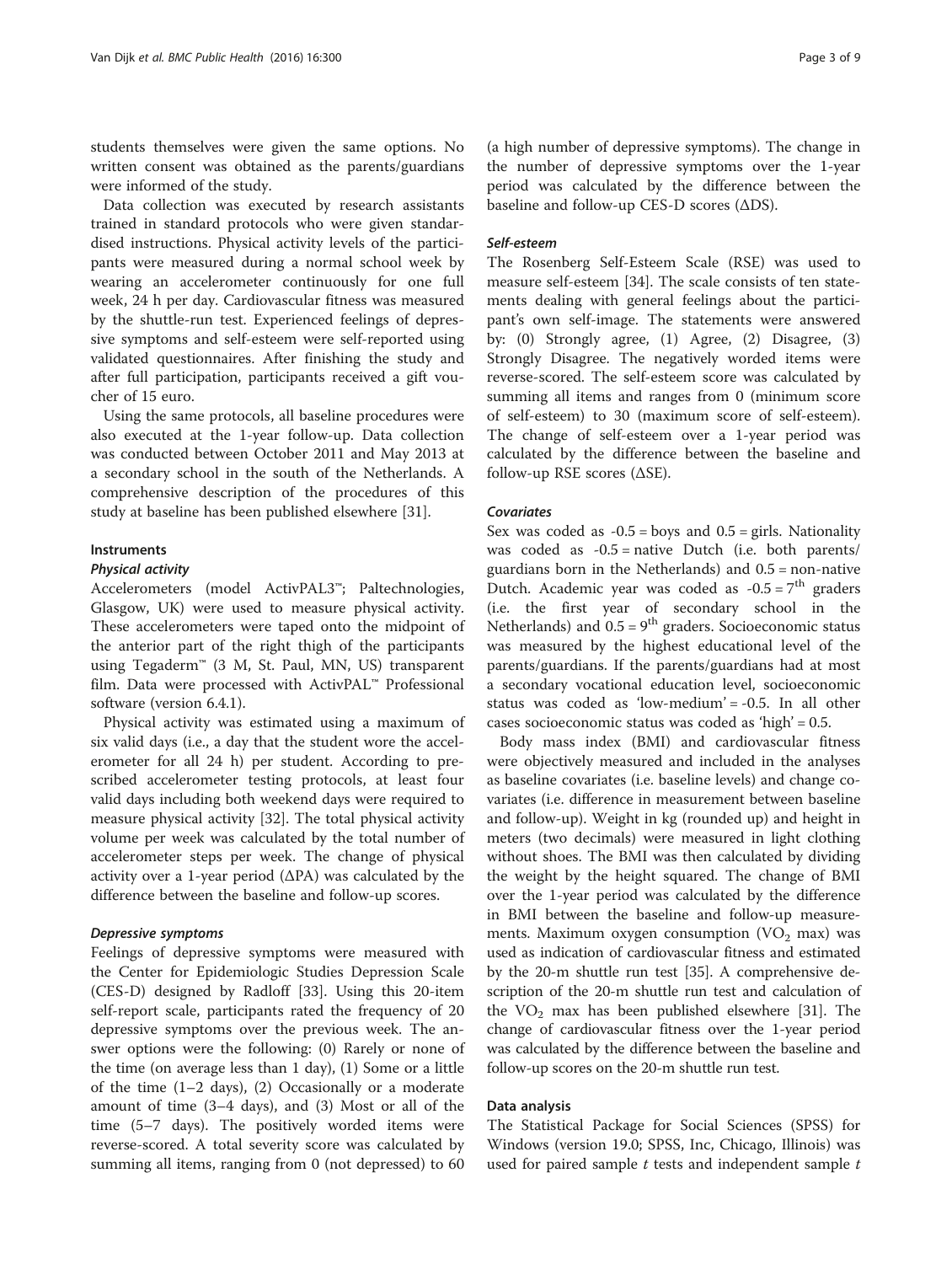<span id="page-4-0"></span>tests. Structural equation modelling was performed in R [[36\]](#page-9-0) with the package Lavaan [[37\]](#page-9-0). The distributions of the independent and dependent variables at both baseline and follow-up were normal. The level of significance was .05 in all analyses.

Associations between changes of physical activity over time and changes in depressive symptoms and selfesteem were analysed by structural equation modelling (SEM). SEM was used to simultaneously estimate various associations in the data. Not only the effects on the dependent variables were modelled, but also other relevant correlations between independent variables and covariates were incorporated into the model. The model consisted of one independent variable  $(ΔPA)$  and two dependent variables (ΔDS and ΔSE). Relationships were controlled for physical activity at baseline (PA\_Baseline), depressive symptoms at baseline (DS\_Baseline) and selfesteem at baseline (SE\_Baseline), as well for covariates of sex, nationality, academic year, socioeconomic status, BMI and cardiovascular fitness.

Only complete cases  $(N = 158)$  were used in the analyses. Missing data were not imputed for two reasons. We did not have a valid predictive model to be used for imputation. A naive or improper imputation method could have given biased results. Second, additional analyses of the baseline data showed no significant differences

Table 1 Descriptive statistics of the study sample

on the variables of interest between the final sample and the drop outs (for more information see Results section).

Analyses were also conducted using moderate-tovigorous intensity physical activity as an independent variable. Moderate-to-vigorous intensity physical activity was calculated by the total number of accelerometer steps with a cadence  $\geq 100$  steps/min in accordance with many studies [[38\]](#page-9-0). These results showed no relevant differences compared to analyses using the total physical activity volume per week as an independent variable and therefore have not been published.

## Results

The descriptive statistics are shown in Table 1. The structural equation model (Fig. [1](#page-5-0)), built to test whether a decline in physical activity was related to a change in mental health, fitted the data well ( $\chi^2$  = 23.5, df = 12; CFI = .97; TLI = .92; RMSEA = .078). Students included in current study ( $n = 158$ ) did not differ significantly from the study sample who participated at baseline only  $(n = 282)$  on physical activity  $(69,908 \pm 18,786 \text{ vs.})$  $67,211 \pm 17,655$  accelerometer steps/week respectively, paired t test,  $p > .05$ ), depressive symptoms  $(11.62 \pm 9.20)$ vs.  $10.30 \pm 8.14$  respectively, paired t test,  $p > .05$ ), and self-esteem  $(22.02 \pm 5.34 \text{ vs. } 22.26 \pm 4.88 \text{ respectively.})$ paired t test,  $p > .05$ ).

|                                 | All $(N = 158)$   |                   | Cohort $7th$ Graders ( $N = 98$ ) |                                        | Cohort 9 <sup>th</sup> Graders ( $N = 60$ ) |                                         |
|---------------------------------|-------------------|-------------------|-----------------------------------|----------------------------------------|---------------------------------------------|-----------------------------------------|
|                                 | Baseline          | Follow-up         |                                   | Baseline (Grade 7) Follow-up (Grade 8) |                                             | Baseline (Grade 9) Follow-up (Grade 10) |
| Age (years)                     | $13.60 \pm 1.13$  | $14.62 \pm 1.20*$ | $12.79 \pm 0.45$                  | $13.75 \pm 0.42*$                      | $14.92 \pm 0.47$                            | $16.04 \pm 0.48*$                       |
| Sex                             |                   |                   |                                   |                                        |                                             |                                         |
| Boys                            | 61 (38.6 %)       |                   | 38 (38.8 %)                       |                                        | 23 (38.3 %)                                 |                                         |
| Girls                           | 97                |                   | 60                                |                                        | 37                                          |                                         |
| Nationality                     |                   |                   |                                   |                                        |                                             |                                         |
| Native Dutch                    | 140 (88.6 %)      |                   | 88 (89.8 %)                       |                                        | 52 (86.7 %)                                 |                                         |
| Non-native Dutch                | 18                |                   | 10                                |                                        | 8                                           |                                         |
| Educational level               |                   |                   |                                   |                                        |                                             |                                         |
| SGSE                            | 40 (25.3 %)       |                   | 31 (31.6 %)                       |                                        | $9(15.0\%)$                                 |                                         |
| UPE                             | 118               |                   | 67                                |                                        | 51                                          |                                         |
| <b>SES</b>                      |                   |                   |                                   |                                        |                                             |                                         |
| Low/medium                      | 34 (21.9 %)       |                   | 21 (21.9 %)                       |                                        | 13 (22.0 %)                                 |                                         |
| High                            | 121               |                   | 75                                |                                        | 46                                          |                                         |
| Body mass index (kg/m2)         | $18.75 \pm 2.82$  | $19.45 \pm 2.83*$ | $17.88 \pm 2.81$                  | $18.72 \pm 2.89*$                      | $20.18 \pm 2.21$                            | $20.65 \pm 2.30*$                       |
| Cardiovascular fitness (VO2max) | $51.53 \pm 5.51$  | $51.02 \pm 6.14*$ | $51.81 \pm 5.72$                  | $51.70 \pm 6.19$                       | $51.06 \pm 5.17$                            | $49.90 \pm 5.94*$                       |
| Total PA (Accelerometer steps)  | $69908 \pm 18786$ | 59229 ± 15021*    | $73672 \pm 18208^8$               | $58405 \pm 13809^{*B}$                 | $63759 \pm 18223^8$                         | $60573 \pm 16851^B$                     |
| Depressive symptoms             | $11.62 \pm 9.20$  | $10.21 \pm 8.95*$ | $10.99 \pm 9.01$                  | $9.12 \pm 8.03*$ <sup>8</sup>          | $12.65 \pm 9.49$                            | $11.98 \pm 10.10$ <sup>B</sup>          |
| Self-esteem                     | $22.02 \pm 5.34$  | $22.65 \pm 5.30$  | $22.39 \pm 5.27$                  | $23.49 \pm 4.93*$ <sup>B</sup>         | $21.42 \pm 5.45$                            | $21.29 \pm 5.62^B$                      |

SGSE senior general secondary education, UPE university preparatory education, Total PA total amount of physical activity per week measured objectively by accelerometer, *VO2max* maximum oxygen consumption \* significantly different from baseline at  $p < .05$ 

 $B$  indicates significant difference between  $7<sup>th</sup>$  graders and 9<sup>th</sup> graders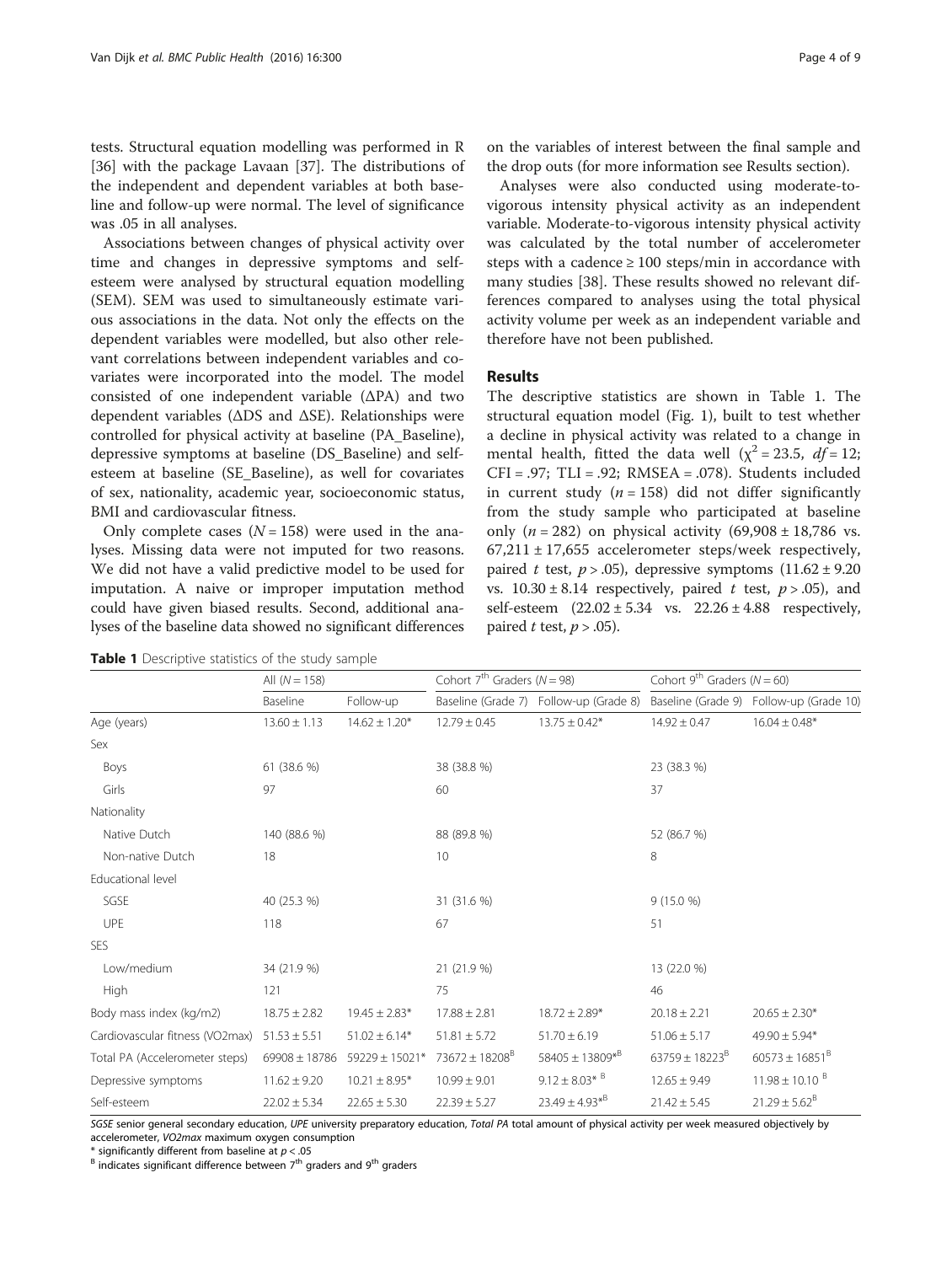<span id="page-5-0"></span>

## Change in physical activity

The 9<sup>th</sup> graders (73,672 ± 18,208 accelerometer steps/ week) were less active at baseline than the  $7<sup>th</sup>$  graders (63,759 ± 18,223 accelerometer steps/week, independent t test,  $p < .001$ ).

Physical activity levels decreased 15.3 % (10,679  $\pm$ 18,965 accelerometer steps/week, paired t test,  $p < .001$ ) over the 1-year period. SEM analyses revealed that the change in physical activity was mainly predicted by the baseline level of physical activity ( $\beta$  = -.68, *p* < .001). Higher physical activity levels at baseline predicted sharper decreases after 1-year. Also, the  $7<sup>th</sup>$  graders (-20.7 %) showed less of a decrease in physical activity after 1-year than the 9<sup>th</sup> graders (-5.0 %,  $p = .001$ ). The decline in physical activity did not differ significantly between boys  $(-17.4 \%)$  and girls  $(-13.8 \% , p = .910)$ .

## Change in mental health

Overall, depressive symptoms decreased 12.1 % (1.41  $\pm$ 7.96) over the 1-year period (paired t test,  $p = .027$ ). SEM analyses revealed that the change in depressive symptoms was significantly associated with baseline levels of depressive symptoms (β = -.51,  $p < .001$ ). The higher the baseline levels of depressive symptoms, the greater the decrease over the 1-year period. There was also a significant difference in the change of depressive symptoms in  $7<sup>th</sup>$  graders (-17.0 %) compared to  $9<sup>th</sup>$ graders (-5.3 %,  $p = .013$ ). In addition, there was no significant difference in the change of depressive symptoms between boys (-8.1 %) and girls (-14.1 %,  $p = .580$ ).

Overall, self-esteem did not change significantly  $(2,9, 9, 0.64 \pm 4.32)$ , over the 1-year period (paired t test,  $p = .066$ ). However, there was an interaction between academic year and change in self-esteem. Change in selfesteem was significantly more positive in  $7<sup>th</sup>$  graders (+4.9 %) than in 9<sup>th</sup> graders (-0.6 %,  $p = .016$ ). There was no significant difference in the change in self-esteem between boys (+3.0 %) and girls (+2.8 %,  $p = .152$ ).

## Change in physical activity associated with change in mental health over a 1-year period

SEM analyses revealed that changes in physical activity did not seem to predict any changes in depressive symptoms and self-esteem (Fig. 1). The academic year as a control variable was found to be significantly associated with changes in physical activity and self-esteem (see [Results](#page-4-0) above). Baseline levels of cardiovascular fitness appeared to be positively related to physical activity at baseline, but not with the changes in physical activity. Other control variables, including sex, nationality, socioeconomic status, baseline levels of BMI, change in BMI, and change in cardiovascular fitness, were omitted from the analyses because they had no effect on any of the relevant variables.

## **Discussion**

The main goal of this study was to investigate the associations between changes in physical activity and changes in mental health in adolescents. Over the course of a year, the adolescents' physical activity levels declined sharply and depressive symptoms decreased; however, no significant overall associations were observed between the changes. This indicates that the decline in physical activity was not associated with a change in the depressive symptoms or self-esteem in adolescents. Changes in depressive symptoms and self-esteem were mainly predicted by their baseline levels. The combination of these findings suggests that the changes in the adolescents' mental health over the 1-year period are mainly explained by variables other than the decline in physical activity, in particular the baseline measures of mental health.

## Decline in physical activity

In the research reported here, physical activity levels of adolescents declined sharply over a 1-year period. This is in line with the previous studies of Ruiz et al. [\[15](#page-9-0)] and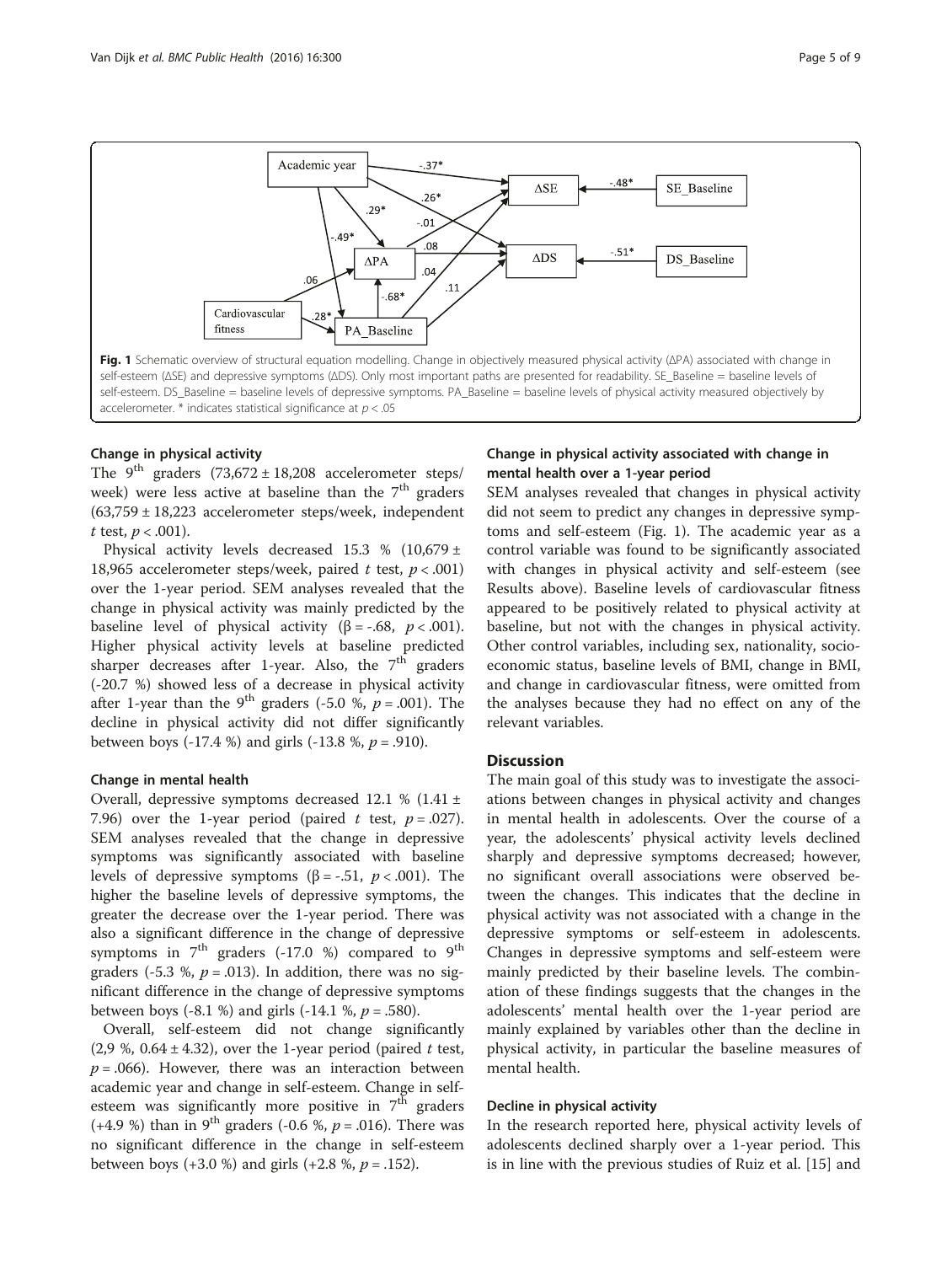Van Mechelen et al. [[16](#page-9-0)] who reported declines in physical activity levels in European and Dutch adolescents respectively. In addition to those studies, our results show that physical activity levels decrease in particular in students in grade 7, the first year of secondary school in the Netherlands. In addition, physical activity decreases more sharply in active students than in inactive students. Increases in sedentary behaviour should be prevented because the physical activity levels developed during adolescence are often maintained during and after the transition to adulthood [[39\]](#page-9-0). In addition, a physically inactive lifestyle during adolescence has been associated with the development of chronic diseases such as cardiovascular diseases and type 2 diabetes later in life [[40](#page-9-0), [41\]](#page-9-0).

## Change in mental health

Our results show that mental health improved in students progressing from grade 7 to grade 8, but did not change significantly in students progressing from grade 9 to grade 10. The academic year variable might have played an important role in the contradiction between our results and the majority of studies which report increases in depressive symptoms during adolescence [[42](#page-9-0)–[44\]](#page-9-0). In the Netherlands, grade 7 is the first year of secondary school, thus students in grade 7 moved from the seemingly familiar and safe environment of the primary school, to the unfamiliar and strange surroundings of the secondary school. In addition, they often find themselves repositioned as the youngest students in the school and also face the challenge of interacting with new teachers and new peers from different social and cultural backgrounds [[45, 46\]](#page-9-0). Therefore the transition from primary school to secondary school may have resulted in relatively high levels of depressive symptoms in grade 7. Moreover, the findings of this study indicate that when these students progressed to grade 8, they became more familiar with the school, the teachers and their peers, resulting in improved mental health.

A number of studies of adolescents show no change in adolescents' self-esteem over time [[47](#page-9-0)–[49](#page-9-0)]. Other studies however, reported increases in selfesteem during adolescence [[50, 51](#page-9-0)], which is in line with our results. An explanation for the improvement in self-esteem observed in our study might be that youth with low self-esteem at baseline gain peer approval and avoid rejection by conforming to peer norms and yielding to peer pressure. This may then increase the positive opinions of themselves because they feel validated by their peers [[52](#page-9-0)].

## Decline in physical activity associated with change in mental health

No significant association was found between the decline in physical activity during adolescence and a change in mental health. Our results are in line with findings of Clark et al. [[26](#page-9-0)], Rothon et al. [[14\]](#page-9-0) and Lindwall et al. [[27\]](#page-9-0), but they also add to these studies by using an objective instrument to determine physical activity. Clark et al. [\[26](#page-9-0)] reported that, in 11–14 year old adolescents, baseline levels of physical activity were not significantly associated with depressive symptoms 2 years later. Clark et al. [[26](#page-9-0)] suggested that the relatively short follow-up period of the study might be due to the lack of a significant association, because the pathways between physical activity and mental health may occur later in adolescence or take longer to develop. Our SEM analyses also showed that baseline levels of physical activity did not significantly predict mental health at follow-up (results not published), which might also be due to the relatively short 1-year follow-up period.

Rothon et al. [[14](#page-9-0)] found no significant association between changes in physical activity and changes in depressive symptoms in adolescents progressing from grade 7 to grade 9. Rothon et al. [\[14\]](#page-9-0) suggested that their self-reported data may partly account for the lack of a significant association between these changes. Our results obtained with the use of accelerometers, support the findings of Rothon et al. [\[14\]](#page-9-0) (i.e. no association exists between a change in physical activity and a change in mental health) and confirm that this lack of significance cannot be attributed to subjective measurement.

Lindwall et al. [[27\]](#page-9-0) reported that a change in physical activity over 3 years was not significantly associated with a change in global self-esteem in 14- and 15-year-old girls. Lindwall et al. [[27](#page-9-0)] suggested that physical activity is more closely linked to physical self-esteem in comparison to global self-esteem, which is situated further away from specific behaviours such as physical activity. This suggestion might also explain the lack of a significant association between the decline in physical activity and changes in self-esteem reported in our study.

Our results are in contrast with the results of Wiles et al. [[24\]](#page-9-0) who found that participation in sporting activities (including football and tennis) predicted fewer emotional problems 1-year later. In our study, the total number of accelerometer steps per week was used as the measure of physical activity. This measure gives a reasonable approximation of the total amount of physical activity per week [\[53](#page-9-0)], but it does not measure how much time participants spend in (team) sports. Participation in sports and exercise groups might also provide social interaction and promote social support [\[54](#page-9-0)], resulting in improved mental health [[55](#page-9-0)]. It might be possible that a combination of physical activity and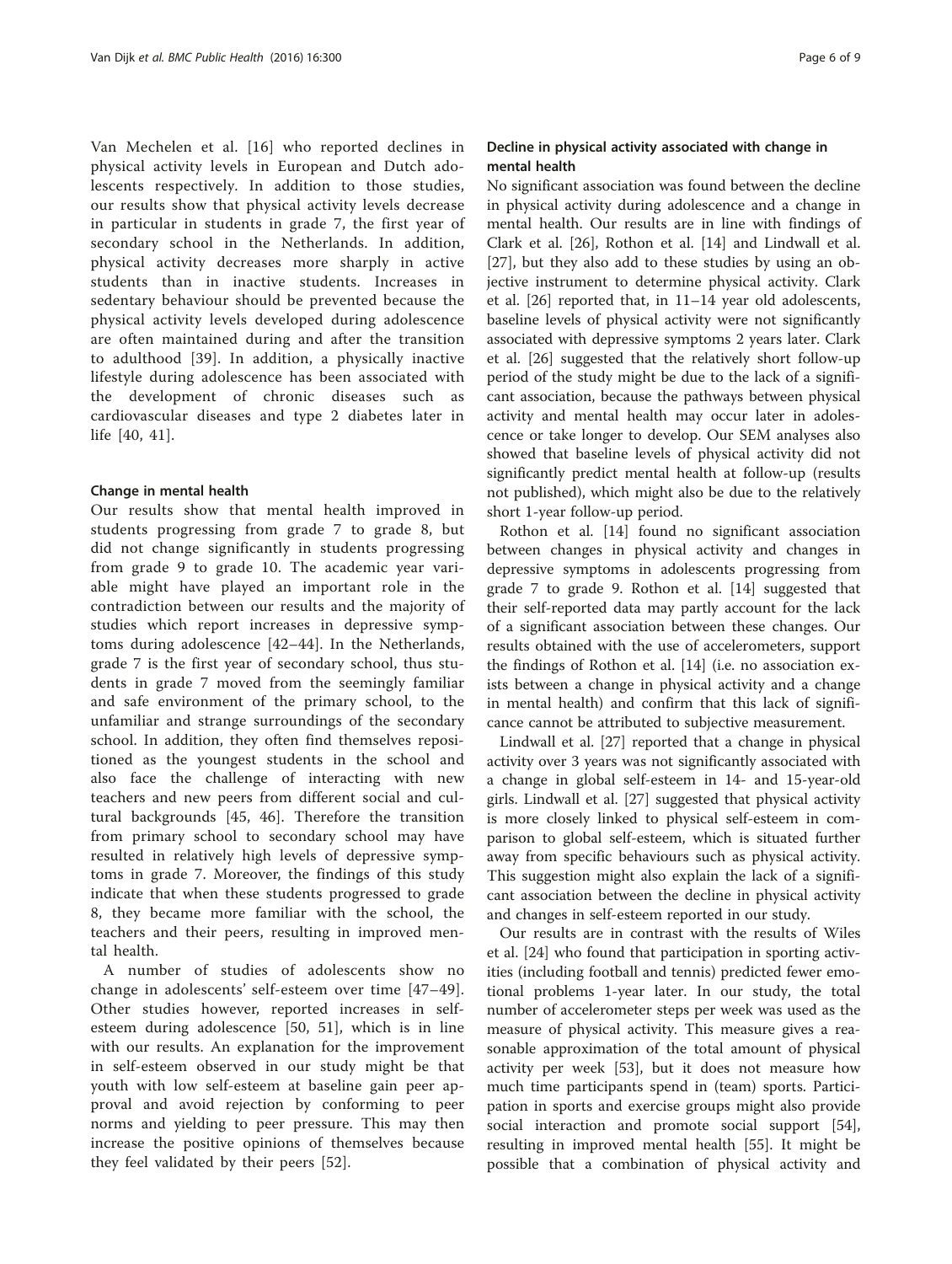social interaction, particularly the social support common during sports, compared to physical activity alone, has more beneficial effects on adolescents' mental health. In conclusion, the addition of a measure of (team) sports participation in our study may have strengthened our research design and perhaps might explain the lack of significant results as well as the difference between our results and the results of Wiles et al. [\[24](#page-9-0)].

Our results are in contrast with a number of studies in children and adolescents reporting beneficial effects of physical activity on depressive symptoms (see review of Biddle and Asare [\[6](#page-8-0)]). Our main explanation is that many studies in this field included children and adolescents with (clinically) diagnosed depression. Our study sample included only 16 adolescents (10.1 %) who were classified as moderately to severely depressed at baseline, according to the previously mentioned cut off point of Rushton, Forcier and Schectman [\[43](#page-9-0)]. It might be possible that physical activity benefits in particular those who experience elevated levels of depressive symptoms, because physical activity leads to an increase in the availability of brain neurotransmitters such as serotonin and dopamine, which are diminished with depression [\[7](#page-8-0)]. Of those 16 adolescents who were classified as moderately to severely depressed at baseline, 5 were more active at follow-up than at baseline and 4 of them (80.0 %) were not classified as moderately to severely depressed at follow-up. In addition, the remaining 11 adolescents classified as moderately to severely depressed at baseline were less active at follow-up than at baseline and only 3 of them (27.2 %) were not moderately to severely depressed at follow-up. Therefore, it might be possible that physical activity is particularly beneficial for moderately to severely depressed adolescents. However, additional analyses showed no significant change in depression (i.e. moderately to severely depressed or non-depressed) between baseline and follow-up findings for students who were more or less active).

Finally, it might be possible that physical activity benefits in particular those who experience low levels of self-esteem [[56\]](#page-9-0). In the current study, a total score of self-reported self-esteem was calculated. To sort the participants into a group of high or low self-esteem, a 50 % cut-off point was used in the additional analyses as was done in the study of Boyd and Hrycaiko [\[28](#page-9-0)]. A total of 22 adolescents (13.9 %) had low levels of self-esteem based on a cut off score of  $\leq$  15. Of those, 9 increased their physical activity levels between baseline and follow-up and 5 of them (55.6 %) no longer had low levels of self-esteem at follow-up. In addition, in the 13 adolescents with low levels of self-esteem at baseline who decreased their physical activity levels between baseline and follow-up, 6 (46.1 %) no longer had low levels of self-esteem at followup. Additional analyses showed no significant difference

in self-esteem (i.e. low versus high levels of self-esteem) for students who increased or decreased their physical activity between baseline and follow-up.

In conclusion, the results of our study reveal no significant association between the decline in physical activity during adolescence and changes in mental health. Our study adds to a limited number of studies in this field, which reported no significant or in most cases weak associations. Therefore, in our opinion, the relationship between changes in physical activity and changes in mental health in adolescents is weak at best.

## **Strengths**

The major strength of this study is that physical activity was measured objectively at both baseline and follow-up, which has not been the case in previous observational studies on the relationship between physical activity and mental health in adolescents [[14, 18, 19, 22](#page-9-0)–[28](#page-9-0)]. Second, the GOALS study sample included in current study did not differ significantly from the GOALS study sample who participated at baseline only on physical activity, depressive symptoms, and self-esteem. Therefore, the adolescents included in the current study are most likely representative of the association between change in physical activity and change in mental health in our entire GOALS study sample of Dutch adolescents. Third, only complete cases with full data of physical activity and mental health at both time intervals were used for analyses. Fourth, results were controlled for several potential confounders.

## Limitations

The results of this study have to be interpreted with caution due to some limitations. First, the results cannot be generalised to the whole Dutch adolescent population, because the participants were selected from only one secondary school. In addition, only 35.9 % of the entire study sample of The GOALS Study was included in the current study. Second, results were not controlled for (team) sports participation. Third, mental health was measured by self-report instead of by clinical diagnosis. Fourth, both the independent and dependent variables regressed toward the mean. Physical activity levels declined more sharply in active students at baseline than in inactive students at baseline, depressive symptoms declined more sharply in students with high levels of depressive symptoms at baseline than in non-depressed students at baseline and self-esteem improved less in students with high levels of self-esteem at baseline than in students with low levels of self-esteem at baseline. Finally, there is uncertainty about the exact time of the change in physical activity habits. Physical activity levels were measured during a normal school week, which provided a good representation of the adolescents' physical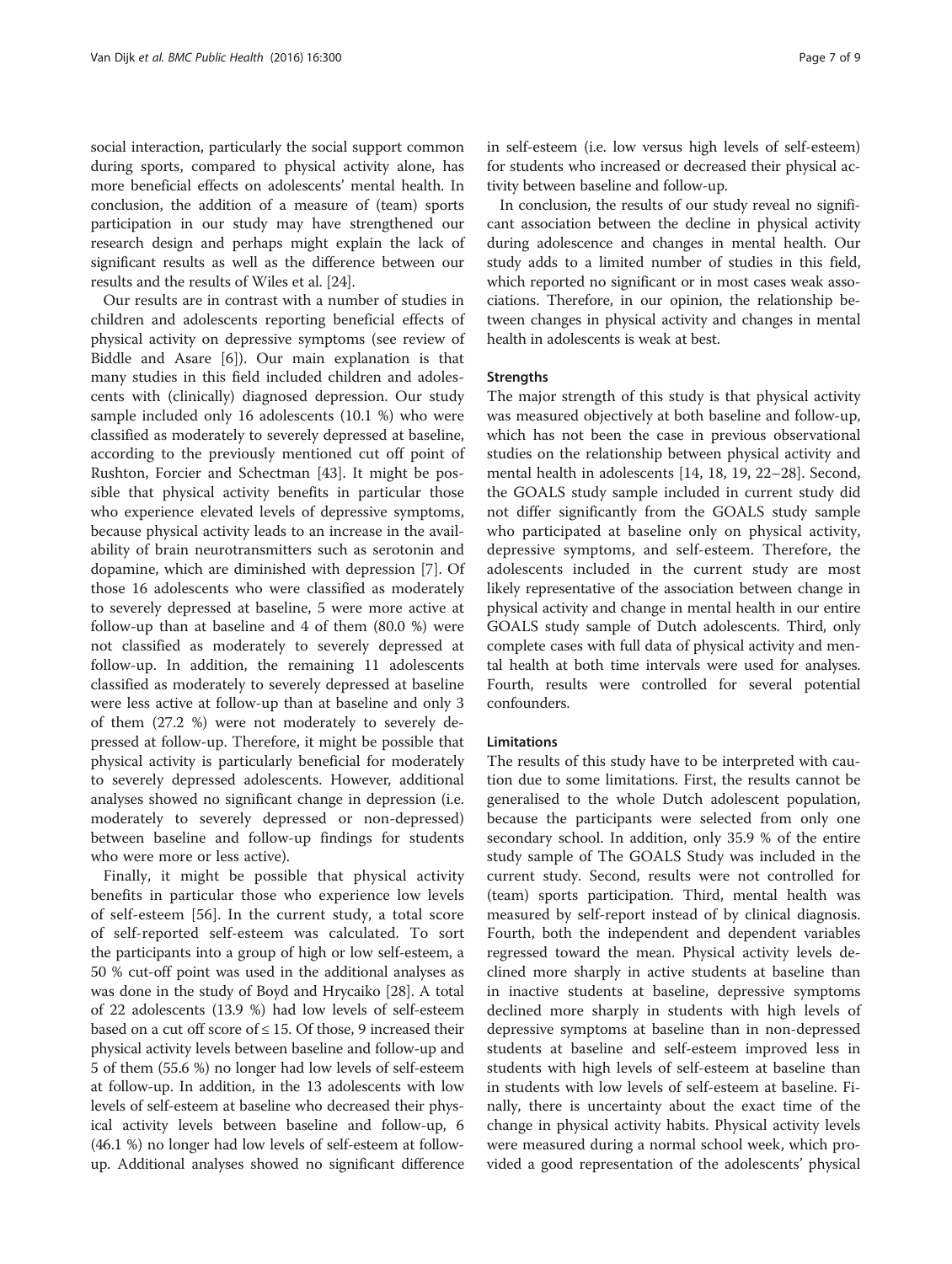<span id="page-8-0"></span>activity levels. However, the exact point in time that the participants changed their physical activity habits is unknown. Consequently, the duration of time during which changed physical activity habits possibly affected mental health is not controlled for, while this period of time can vary from a matter of days up to one full year. Some beneficial effects of physical activity on mental health act immediately, such as the release of β-endorphins, serotonin or dopamine [7]. Other beneficial effects on mental health may act only when people are physically active for long periods. For example, improvements in perceptions of competence or confidence about the body may be increased through regular physical activity over a long period and this may generalize to mental health [[57](#page-9-0)].

## Conclusions

Our study of Dutch adolescents shows no significant association between the decline in physical activity over a 1-year period and a change in mental health. We observed that changes in mental health were mainly affected by baseline levels of mental health and also the academic year variable seemed to be an important predictor. Future studies of adolescents should make use of rigorous designs to investigate whether a change in physical activity is associated with a change in mental health. We suggest the use of longer follow-up periods (i.e.  $\geq$  2 years), measurements at multiple time intervals, larger study samples, and control for (team) sports participation, academic year differences and transitions from primary school to secondary school.

#### Ethics approval and consent to participate

The Ethical Committee of the Open University of the Netherlands approved the research protocol (reference number: U2013/07405/HVM). Parents and/or guardians were allowed to sign an objection form if they did not agree with the participation of their children, and the students themselves were given the same options. No written consent was obtained as the parents/guardians were informed of the study.

## Consent for publication

This manuscript contains no individual person's data in any form.

## Availability of data and materials section

The dataset supporting the conclusions of this article is available in the [Publication\_Van Dijk et al\_PA-Mental Health\_BMC Public Health\_N = 158] repository in "[https://www.dropbox.com/s/k1a3de7k4cl4zpx/160322\\_](https://www.dropbox.com/s/k1a3de7k4cl4zpx/160322_Publication%20Van%20Dijk%20et%20al_PA_Mental%20Health_BMC%20Public%20Health_N%3D158.sav?dl=0) [Publication%20Van%20Dijk%20et%20al\\_PA\\_Mental%20-](https://www.dropbox.com/s/k1a3de7k4cl4zpx/160322_Publication%20Van%20Dijk%20et%20al_PA_Mental%20Health_BMC%20Public%20Health_N%3D158.sav?dl=0) [Health\\_BMC%20Public%20Health\\_N%3D158.sav?dl=0](https://www.dropbox.com/s/k1a3de7k4cl4zpx/160322_Publication%20Van%20Dijk%20et%20al_PA_Mental%20Health_BMC%20Public%20Health_N%3D158.sav?dl=0) [SPSS format]."

#### Abbreviations

BMI: body mass index; CES-D: center for epidemiologic studies depression scale; DS: depressive symptoms; PA: physical activity; RSE: Rosenberg selfesteem scale; SE: self-esteem; SGSE: senior general secondary education; UPE: university preparatory education; VO2max: maximum oxygen consumption.

#### Competing interests

The authors declare that they have no competing interests.

#### Authors' contributions

Study concept and design: MVD, HS, PV, PK, RDG. Acquisition of data: MVD and RDG. Analysis and interpretation of data: MVD, HS, PV, PK, RDG. Drafting of the manuscript: MVD, HS, PV, PK, RDG. Critical revision of the manuscript for important intellectual content: MVD, HS, PV, PK, RDG. Study supervision: PK and RDG. All authors read and approved the final manuscript.

#### Acknowledgments

Not applicable.

#### Funding

This research was supported by the NIHC (Nationaal Initiatief Hersenen & Cognitie [National Initiative Brain & Cognition]) funded by FES (Fonds Economische Structuurversterking [Fund Economic Structure Reinforcement]). The funding body had no role in the design of the study and collection, analysis, and interpretation of data and in writing the manuscript.

#### Author details

<sup>1</sup>Welten Institute, Faculty of Psychology and Educational Sciences, Open University of the Netherlands, Heerlen, Netherlands. <sup>2</sup>Fontys Sporthogeschool, School of Sport Studies, Fontys University of Applied Sciences, Eindhoven, The Netherlands. <sup>3</sup> Department of Human Movement Sciences, NUTRIM (School for Nutrition and Translational Metabolic Research), Maastricht University, Maastricht, The Netherlands. <sup>4</sup>Faculty of Psychology and Educational Sciences, Open University of the Netherlands, Heerlen, Netherlands. <sup>5</sup>Department of Epidemiology & Complex Genetics, NUTRIM (School for Nutrition and Translational Metabolic Research), Faculty of Health, Medicine and Life Sciences, Maastricht University, Maastricht, The Netherlands.

#### Received: 20 May 2015 Accepted: 24 March 2016 Published online: 07 April 2016

## References

- 1. Kieling C, Baker-Henningham H, Belfer M, Conti G, Ertem I, Omigbodun O, Rohde LA, Srinath S, Ulkuer N, Rahman A. Child and adolescent mental health worldwide: evidence for action. Lancet. 2011;378:1515–25.
- 2. Weissman MM, Wolk S, Goldstein RB, Moreau D, Adams P, Greenwald S, Klier CM, Ryan ND, Dahl RE, Wickramaratne P. Depressed adolescents grown up. JAMA. 1999;281:1707–13.
- 3. Shaffer D, Gould MS, Fisher P, Trautman P, Moreau D, Kleinman M, Flory M. Psychiatric diagnosis in child and adolescent suicide. Arch Gen Psychiatry. 1996;53:339–48.
- 4. Egger HL, Costello EJ, Angold A. School refusal and psychiatric disorders: a community study. J Am Acad Child Adolesc Psychiatry. 2003;42:797–807.
- 5. Paluska SA, Schwenk TL. Physical activity and mental health: current concepts. Sports Med. 2000;29:167–80.
- 6. Biddle SJ, Asare M. Physical activity and mental health in children and adolescents: a review of reviews. Br J Sport Med. 2011;45:886–95.
- Craft LL, Perna FM. The benefits of exercise for the clinically depressed. J Clin Psychiatry. 2004;6:104–11.
- 8. Ekeland E, Heian F, Hagen KB, Abbott J, Nordheim L. Exercise to improve self-esteem in children and young people. Cochrane Database Syst Rev 2004. CD003683.
- 9. Jackson SA, Marsh HW. Atheletic or antisocial? The female sport experience. J Sport Psych. 1986;8:198–211.
- 10. Weiss MR, Bredemeier BJ. Developmental sport psychology: a theoretical perspective for studying children in sport. J Sport Exerc Psychol. 1990;6: 216–30.